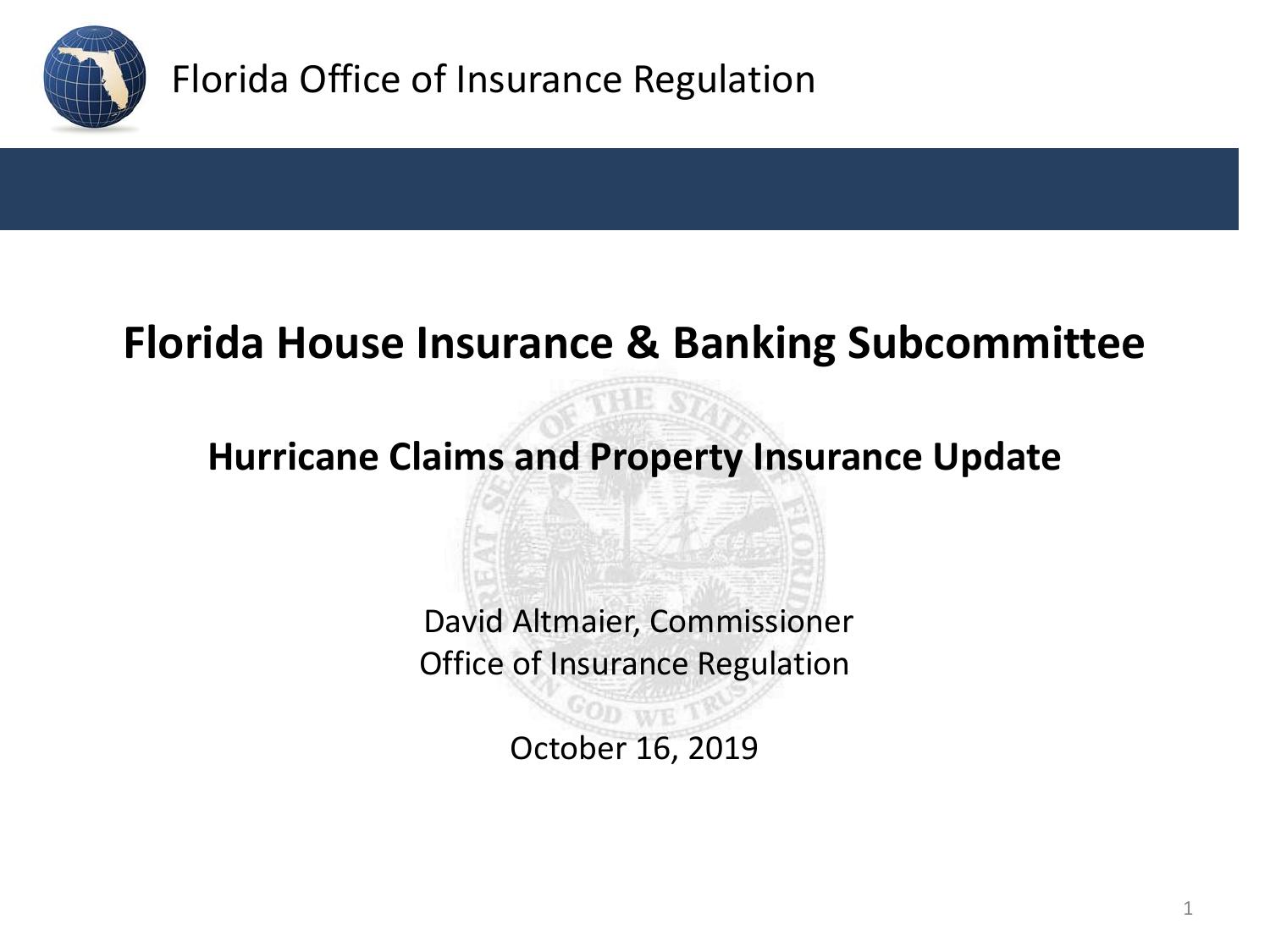

#### OIR Overview

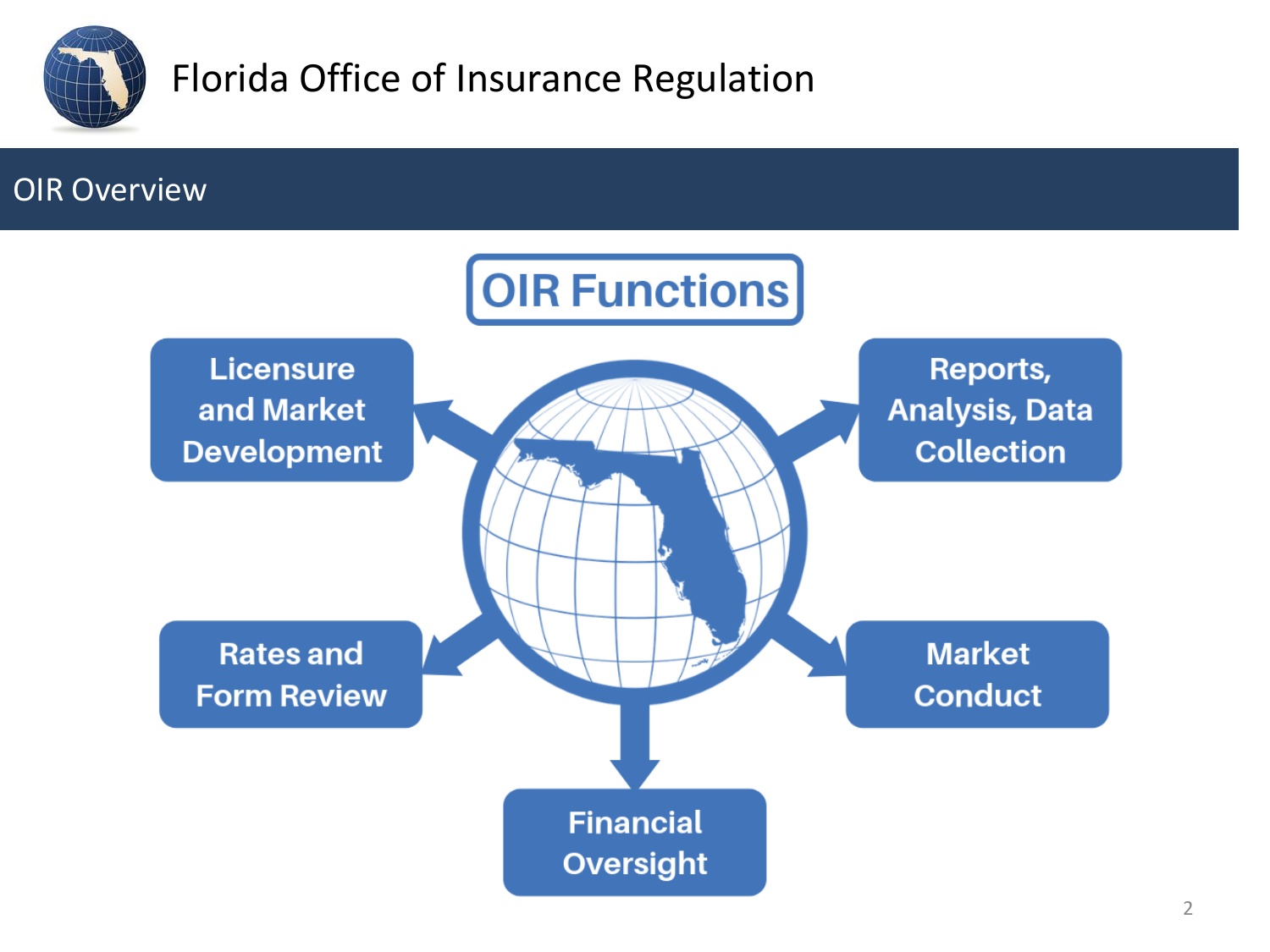

#### Hurricanes Irma, Michael, and Dorian - Estimated Insured Losses

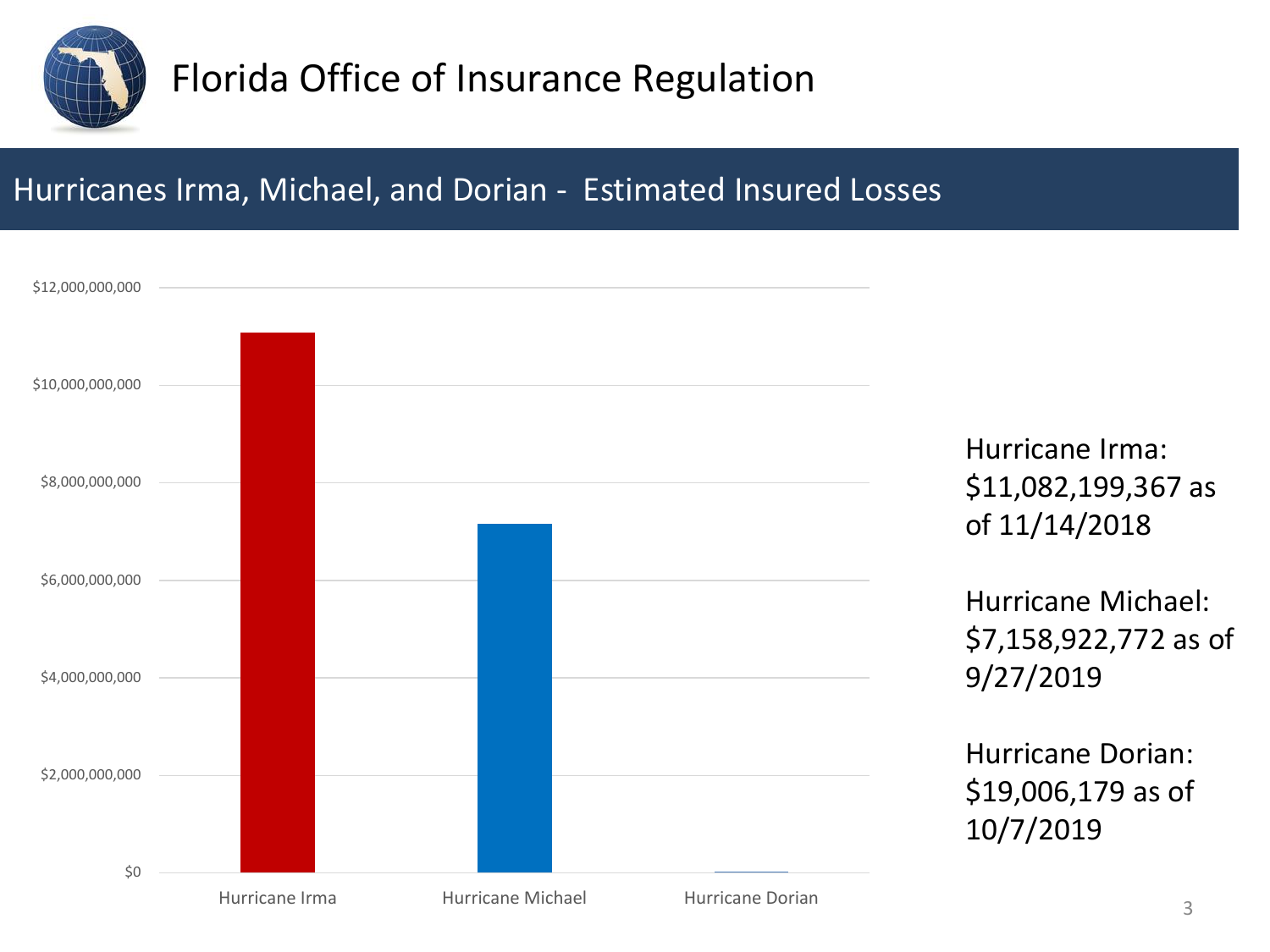

#### Hurricanes Irma, Michael, and Dorian - Statewide Claims Reported

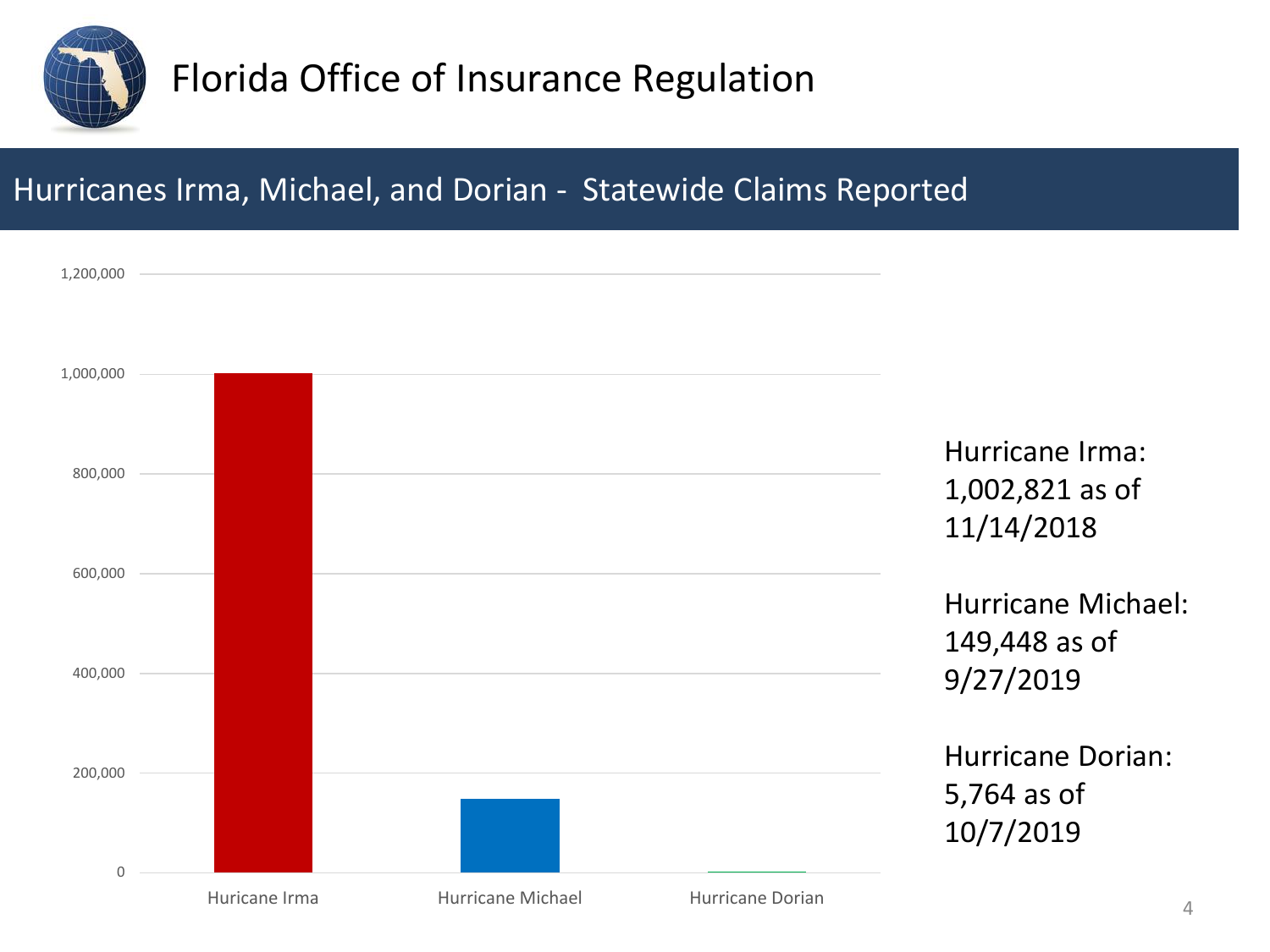

#### Hurricanes Irma and Michael - Statewide Claims Reported



\*Claims Data as of November 14, 2018 \*Claims Data as of September 27, 2019

\*Claims by County not reflected due to asserted Trade Secret protection.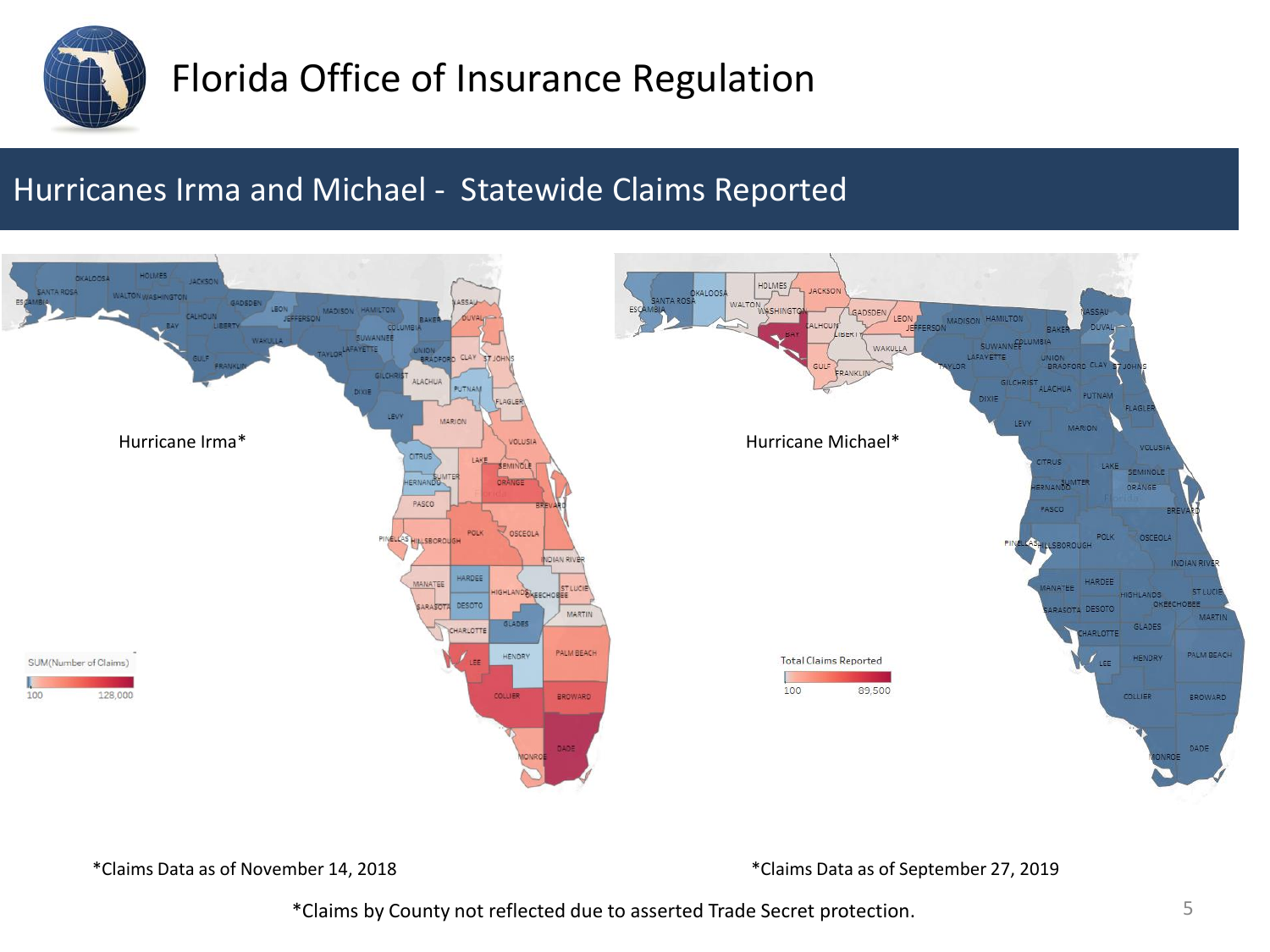

#### Hurricanes Irma, Michael, and Dorian – Percentage of Claims Closed

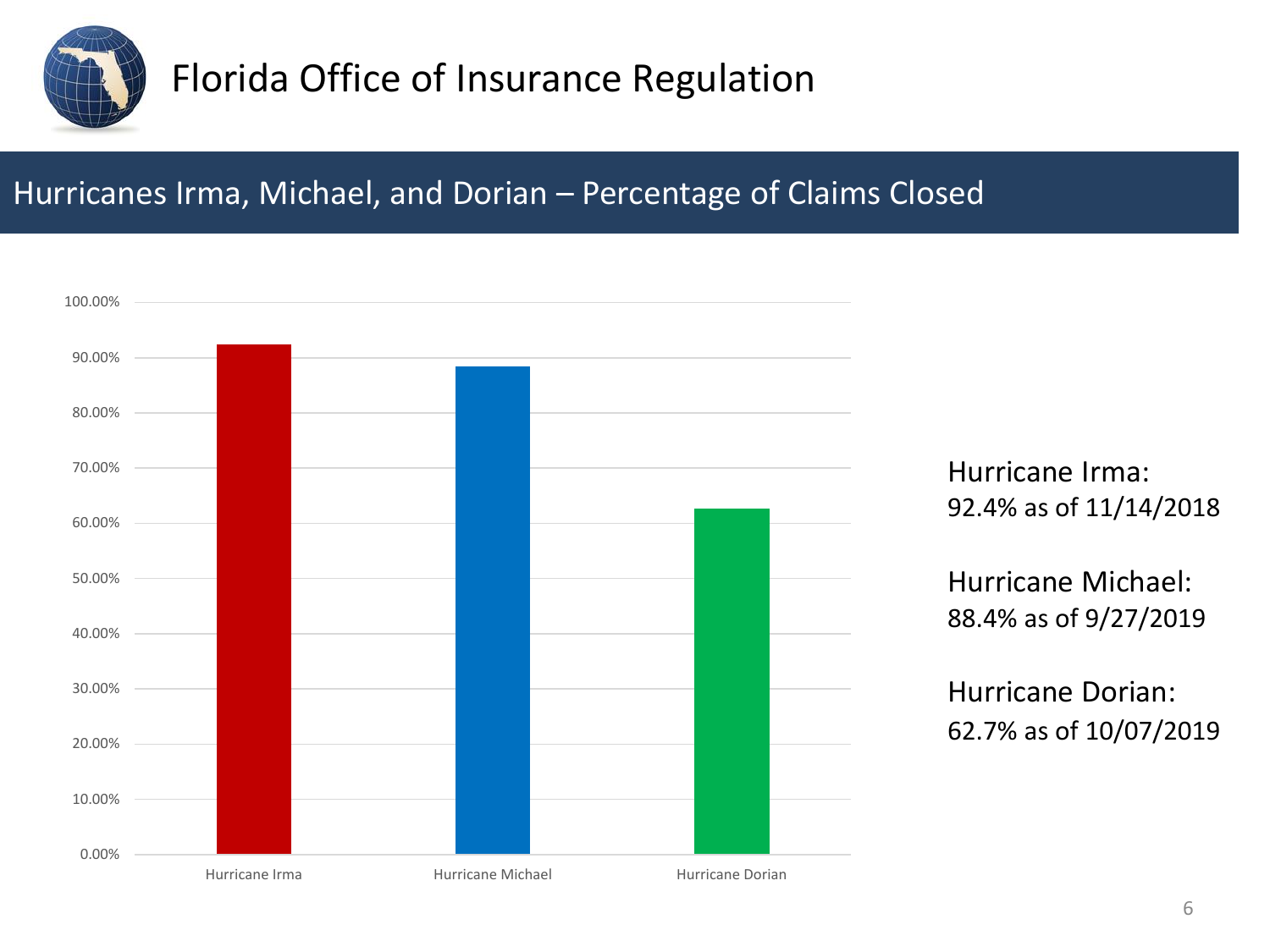

#### Hurricane Michael Open Claims Analysis as of September 27, 2019

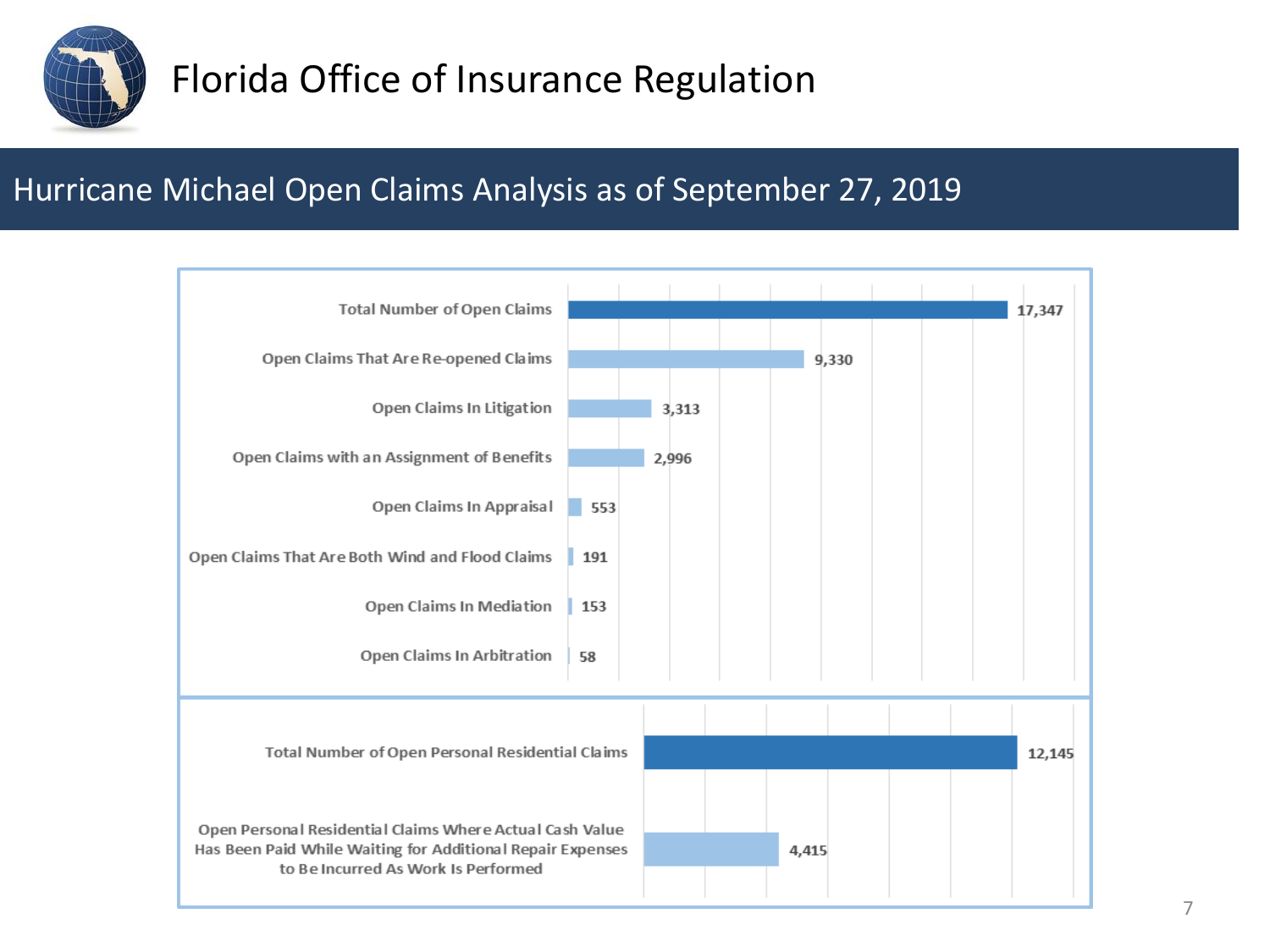

#### Market Conduct

- The conduct of Florida insurers in the marketplace is subject to oversight and investigation by the OIR.
- The OIR receives and reviews market data from a variety of sources, but relies heavily on consumer complaint data referred to the OIR by DFS's Division of Consumer Services and data collected through catastrophe reporting data calls.
- The OIR has been consistently monitoring Hurricane Michael claims activity since it made landfall and has taken investigatory action on a number of insurers. These investigations found no violations of Florida law but recommended improvements to their internal processes and controls.
- The OIR has initiated targeted market conduct examinations on seven insurers and continues to evaluate Hurricane Michael claims response for every insurer. These targeted market conduct examinations are confidential under Florida law until completed.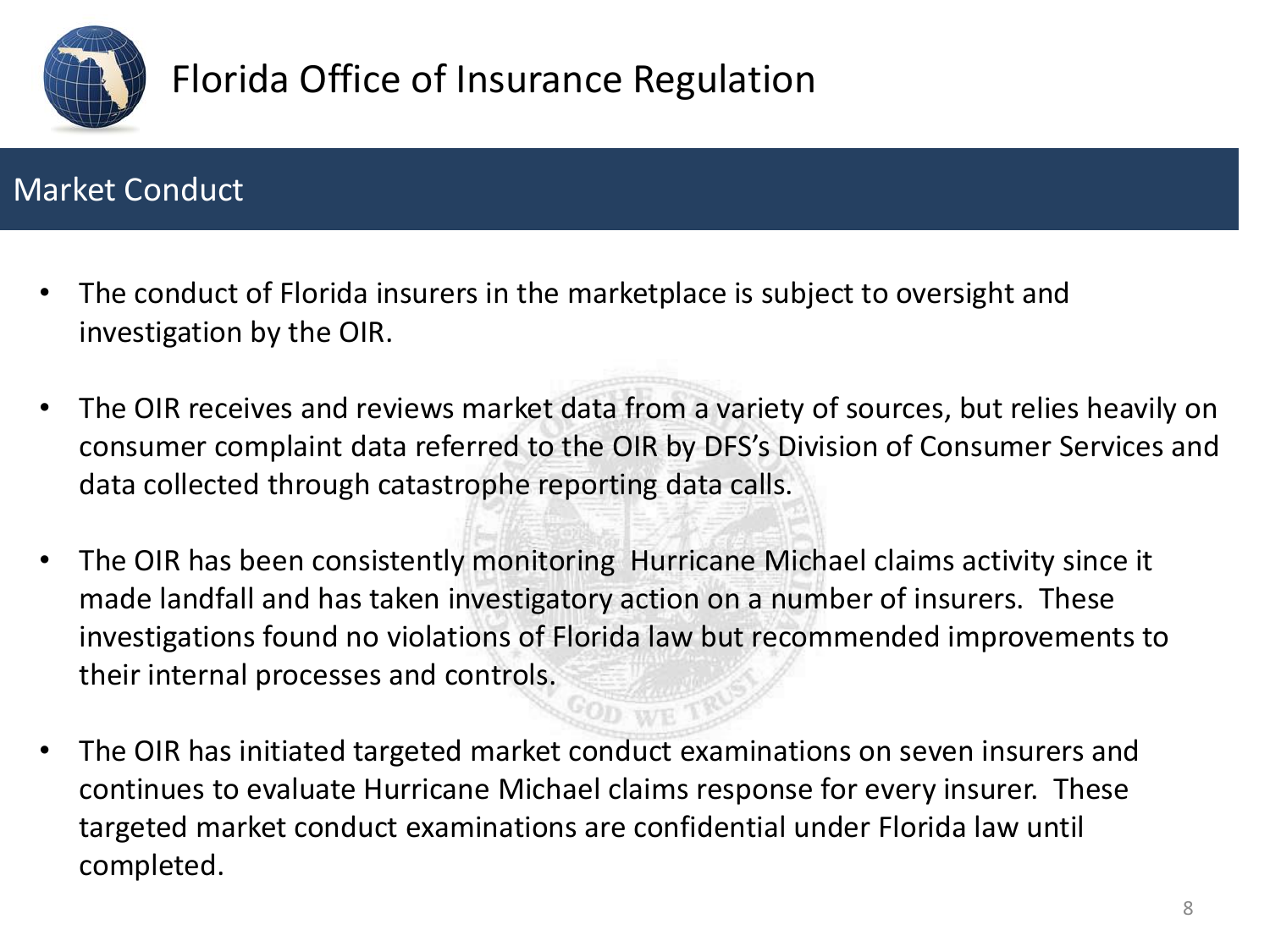

#### State of the Market

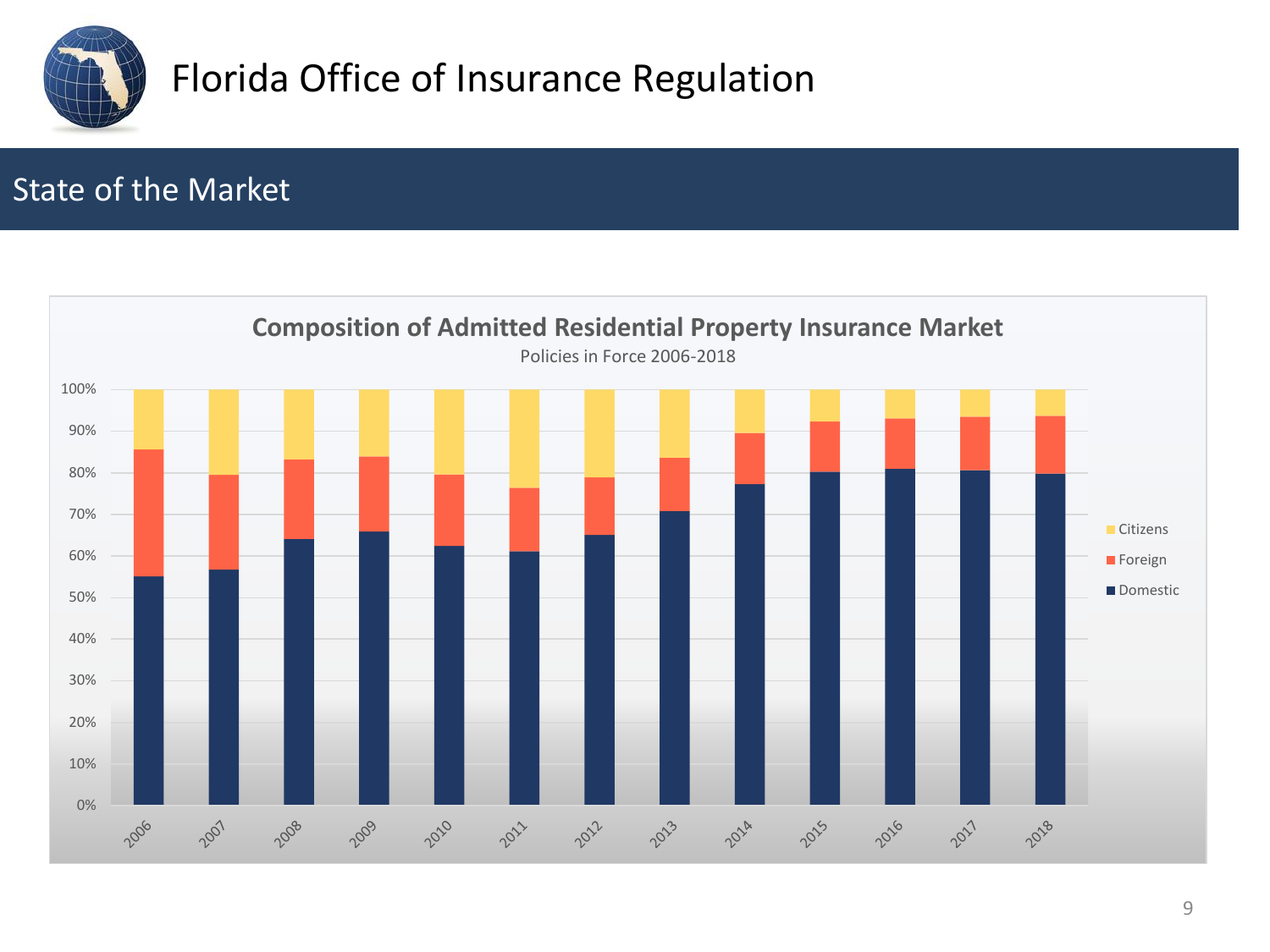

#### State of the Market

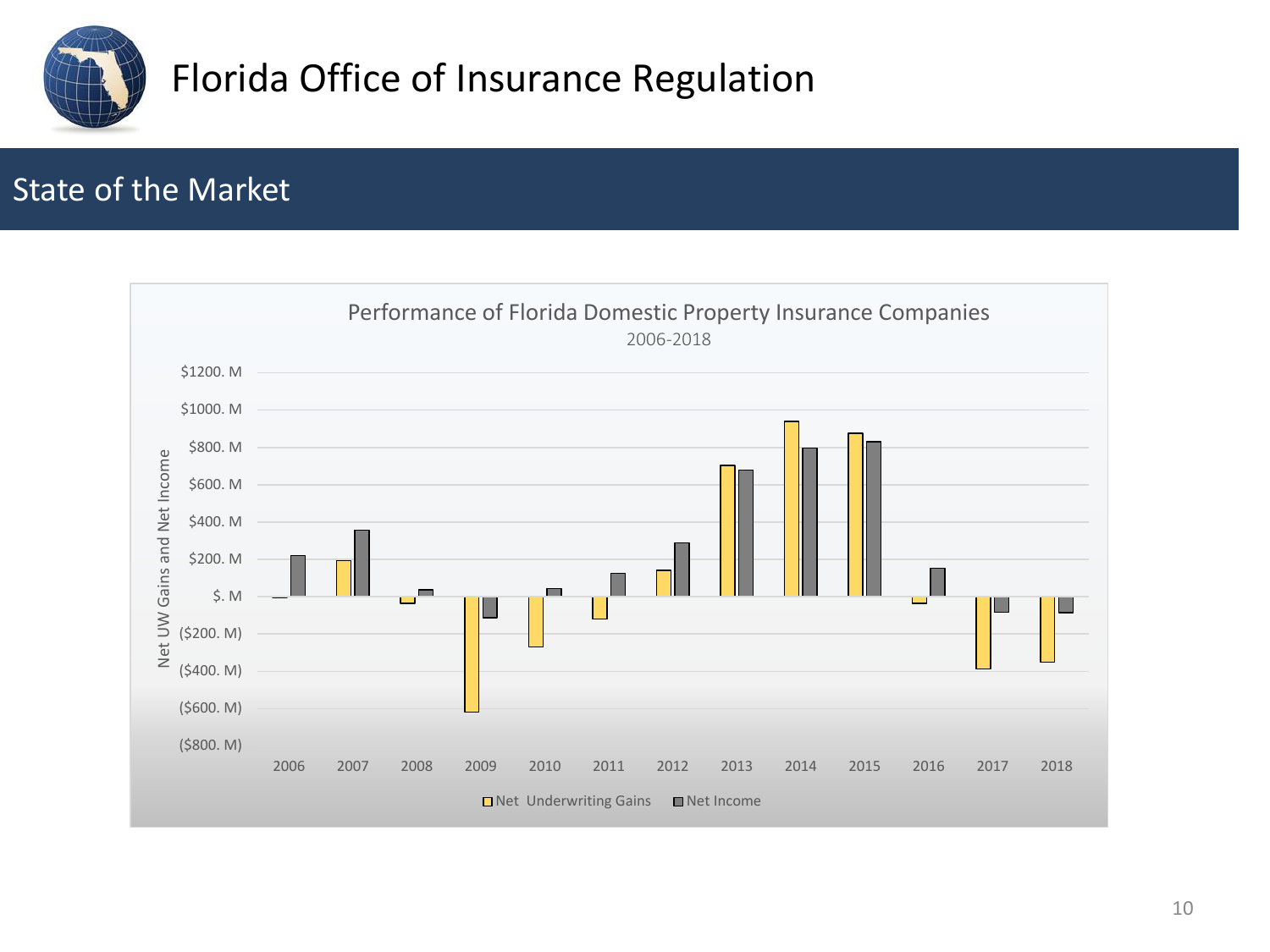

### Florida Specialty (FS)

#### **OIR's Priorities**

- Protect consumers; especially vulnerable during hurricane season.
- Continue to foster the development of the private insurance market.
- Given the hazardous financial condition of this company, the OIR's primary concern was to facilitate a solution that protects consumers and provide a mechanism for guaranteed coverage and payment of existing policyholder claims.
- This resulted in a comprehensive policyholder protection plan for all FS policyholders who were first urged to seek coverage in the private market but then guaranteed coverage with Citizens Property Insurance Corporation if private market coverage was not available.